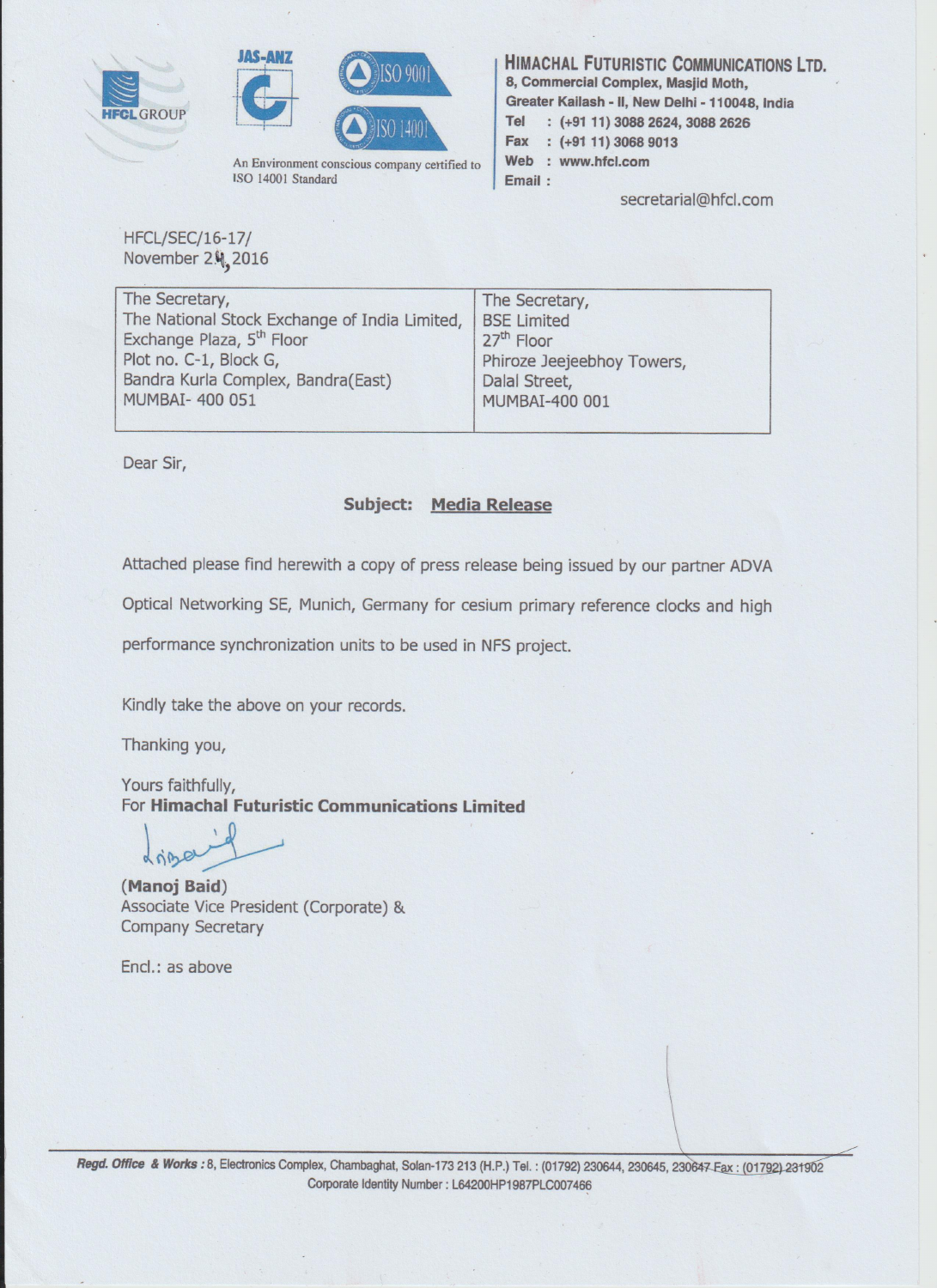

# **Oscilloquartz Synchronizes Indian Defense's National Transport Network**

### *Next-Gen Sync Supply Unit and Advanced Cesium Clock Technology Vital to World's Largest Purpose-Built Defense Network*

**New Delhi, India. November 24, 2016.** [Oscilloquartz,](http://www.oscilloquartz.com/) an ADVA Optical Networking company, announced today that it has been selected to synchronize a nationwide core transport network being built for India's armed forces. The 60,000km infrastructure is being constructed by a consortium led by Himachal Futuristic Communications (HFCL). The enormous greenfield transport network, referred to as Network for Spectrum (NFS), will play a critical role in serving the communication needs of India's defense forces. Oscilloquartz's technology will provide phenomenally precise frequency and phase delivery to meet the strict accuracy requirements of the mission-critical infrastructure. [Oscilloquartz's cesium beam clock](http://www.oscilloquartz.com/products-cesium-clock-64) is a key component of the backbone solution, along with its scalable synchronization supply unit and comprehensive synchronization management system, [SyncView™ Plus](http://www.oscilloquartz.com/product-syncview-plus-911-88).

"This is a major network project in terms of scale and criticality. That's why it's important that each element of the infrastructure delivers world-class performance and value," said Mr. B. B. Singh, senior VP, HFCL. "To build a network that's able to support the world's third-largest defense force, we knew we had to put together a consortium of partners that we could trust. In Oscilloquartz, we have a team with a strong record of success. Their work with synchronization networks throughout India is well known. With their cesium primary reference clocks and high-performance synchronization units, we've been able to deliver even more value. And Oscilloquartz's technology also ensures scalability for longterm growth."

Accurate timing and synchronization are critically important to defense communications, where any drift or delay can have serious repercussions. Oscilloquartz's solutions meet the most rigorous standards, guaranteeing mission-critical data is assured as it moves across India. Oscilloquartz's cesium primary reference clocks are autonomous and self-contained, making them extremely reliable and immune from external influences. What's more, the SyncView<sup>™</sup> Plus system provides performance and security management of the entire NFS synchronization infrastructure. This latest deployment consolidates Oscilloquartz's market leadership position as the major supplier of timing and synchronization solutions to India's networks.

"In a defense communication network, precise frequency, phase and time synchronization couldn't be more critical. That's why we were chosen to build a solution that guarantees highly accurate service delivery," commented Gil Biran, general manager, Oscilloquartz. "The success of this vast and vital new infrastructure relies on having the best timing solution available. It depends on our innovation and our expertise. The whole Oscilloquartz team understands the huge difference a nanosecond makes and our solutions provide phenomenal accuracy at every point. We're making sure that the whole network talks the same language right across the country. Throughout the process, we've worked meticulously with HFCL to get every detail right. And we're also committed to maintaining that support for at least the next ten years."

Watch ADVA Optical Networking's latest video on assisted partial timing support for more information: [http://youtu.be/M5KY1taktNg.](http://youtu.be/M5KY1taktNg)